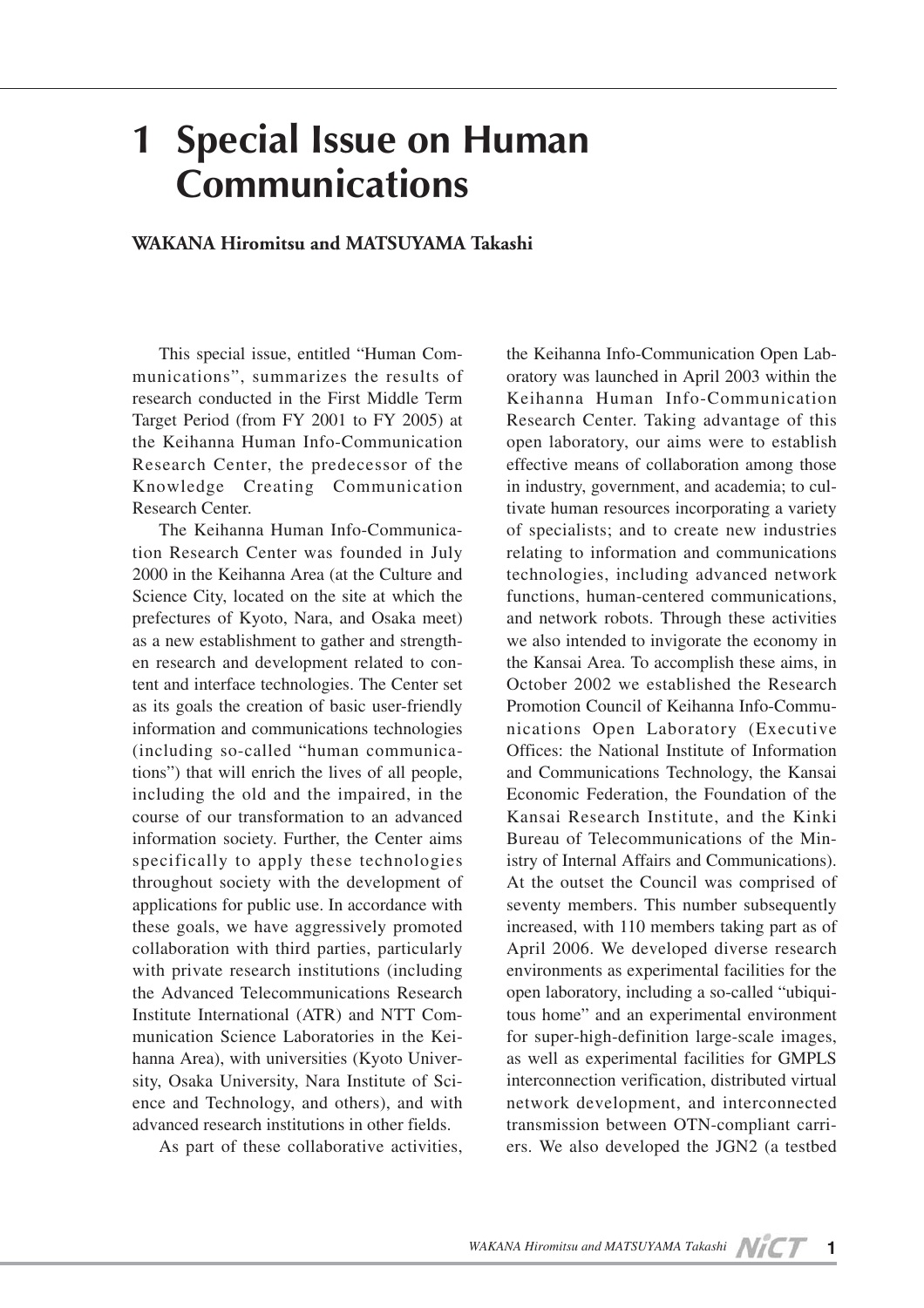network environment for research and development) and performed diverse joint experiments and demonstration experiments with the collaboration of industry, government, and academia.

Within this research environment, the NICT Keihanna Human Info-Communication Research Center organized five Research Groups, each conducting research and development under the research objectives indicated below.

- (1) The Computational Linguistics Group aims to implement environments in support of human cognitive activities. The Group develops technologies for processing and communicating natural language, which forms the basis of human communications, and conducts research and development of systems that process linguistic information in diverse multi-linguistic forms.
- (2) The Interactive Communication Media and Content Group conducts research and development of fundamental software and demonstration systems for creating, accumulating, processing, retrieving, distributing, and personalizing digital content in diverse media in a rapid next-generation Internet environment.
- (3) The Social Interaction Group clarifies the mechanisms that a system equipped with anthropomorphic features will require in order to engage in natural communications with humans. The Group also conducts research and development of communication systems that can interact with human beings in shared situations, systems in fact capable of social relationships with human beings.
- (4) The Human-Computer Intelligent Interaction Group conducts research and development of information and communications technologies required to realize a society in which all people — including the elderly and the impaired — can live comfortably, receiving and sending information free of barriers and limitations.
- (5) The Distributed and Cooperative Media Group conducts research and development

of fundamental technologies to help understand user behavior and the user context, as well as technologies that will facilitate the provision of information and communications services tailored to user needs.

This special issue introduces the results of research activities conducted by these five groups, dividing these introductions into five corresponding chapters.

The chapter on **Natural Language** introduces diverse research activities and specific results, from those relating to fundamental technologies to the results of application technologies concerning natural language processing and language resources. Subjects include a large-scale spontaneous speech corpus (the "Corpus of Spontaneous Japanese") and its method of construction (an annotation-based method incorporating morphological and dependency structures); diverse informationaccess technologies for processing natural language information (information retrieval, information extraction or "text mining", replies to queries, and document classification); technology for automatic construction of a large-scale Japanese-English parallel Corpus and for the assessment of its reliability; a conceptual, systematic, and automatic method for constructing a thesaurus out of a large amount of text (with the relevant retrieval technology as an element of application); construction of a system for automatically indicating the misuse of the Japanese honorific and evaluation of the results of this system; and diverse language resources: a Japanese-Chinese parallel corpus, a Japanese-Chinese translation dictionary, a semantic annotation corpus, and a Japanese English-learner corpus, among others.

The chapter on **Content Fusion Technologies** introduces communications and broadcasting content fusion technologies aimed at integrating web content ("communication content") and television broadcasting ("broadcasting content") as well as the digitalcontent fusion technologies required to incorporate digital content into a real-world environment and the necessary technologies to put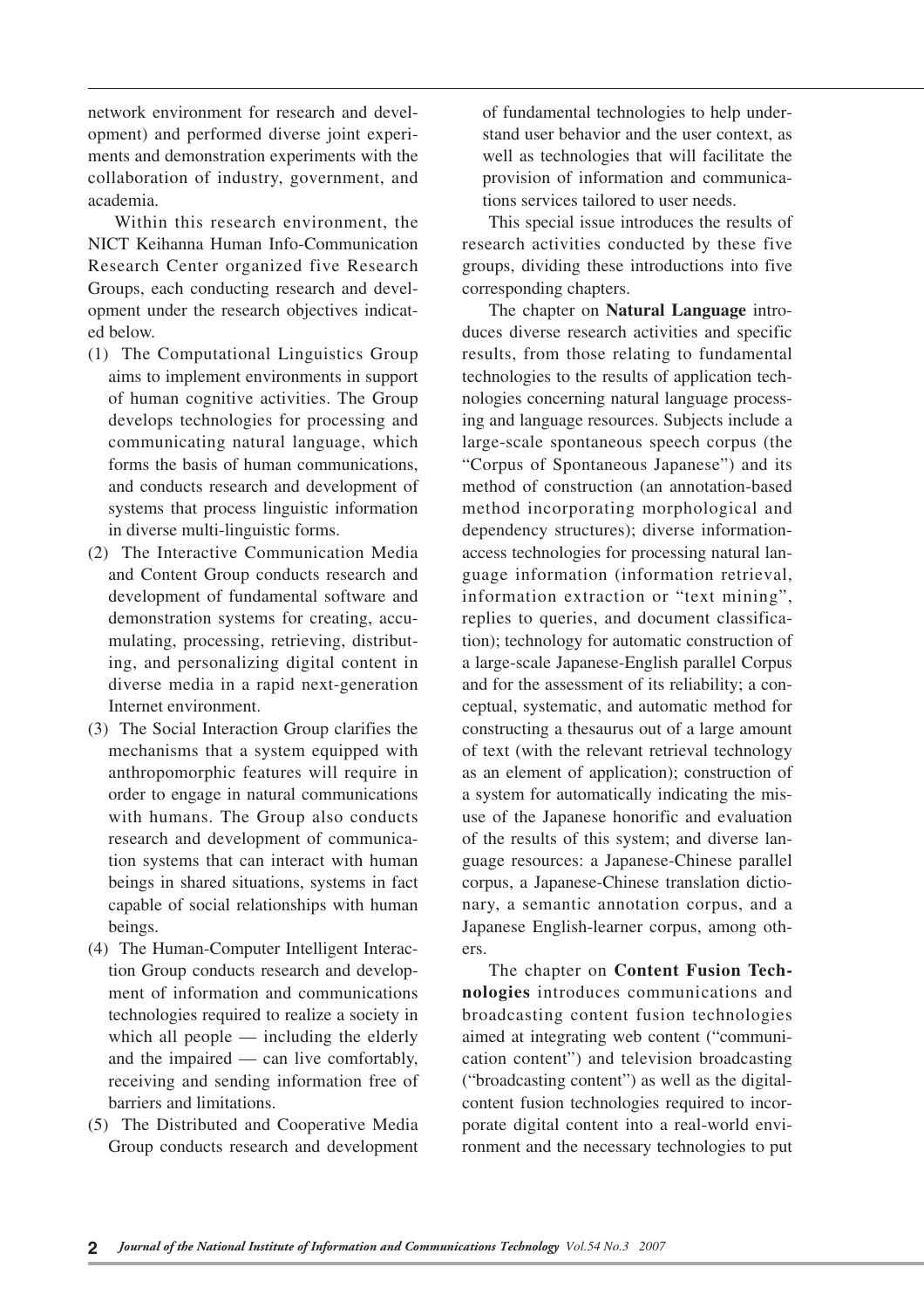such content to use. The chapter also presents a range of research results, including those relating to complementary television and web reception, a search engine for integrated handling of recorded television programs and web content, diverse media conversion technologies for web content, a technology for the presentation of real-world information based on virtual 3D content, information presentation technology based on existing media metaphors, and technologies for the use of content embedded in a real-world environment.

The chapter on **Social Interaction** addresses research and development of interfaces that will clarify the corporeal functions of daily communications, paving the way for a system enabling shared situations and real interactions with human beings. Specifically, the chapter introduces research and development related to methods of estimating human motor intentionality based on surface electromyography, basic psychological experiments to elucidate the processes of recognition of human body images, the clarification of mechanisms to establish shared attention and information in human communications, and methods of analysis of nonverbal behavior arising during verbal dialogue.

The Chapter on **Universal Terminals** introduces research and development intended to enable the widest range of people, including the old and the impaired, to move about freely and to obtain the information they need. Despite the difficulty of removing barriers from all spaces through which people wish to move, we can respond to most needs through various forms of walking support. This chapter introduces the universal design of a walkway network and a Mobility Support Geographic Information System developed with this end in mind, as well as the Intelligent City Walker (ICW) equipped with various sensors for avoiding obstacles and recognizing the environment, and a user-carried mobile terminal indicating information on navigation routes and the surrounding environment.

The chapter on **Collaborative and Dis-**

**tributed Media** introduces the research and development of fundamental technologies for customizable home information and communications services based on user behavior and context and on the dynamic linking of the functions of various information devices. The chapter specifically discusses the related UKARI Project, including the "UKARI core" and "UKARI kernel" middleware which coordinates various devices and sensors, and presents a number of proposed systems to help find missing objects in the home.

These research activities were reviewed and reorganized under the "Universal Communications Research Project" established as one of the major research topics in the Second Middle Term Plan that began in FY 2006. These activities are now proceeding under a new organizational structure. The general aims of these activities are summarized below.

As communication systems and device technologies continue to evolve, from optical and wireless communications to IC and RF tags, infrastructures for broadband and ubiquitous information and communications have rapidly expanded; indeed today we have access to information and communications network systems "anywhere, anytime". Recently, new information and communications systems, notably the so-called "Web 2.0", are also transforming societal and economic activities.

Nevertheless, when we look at the present situation and ask in fact whether "anyone" can use these information and communications network systems freely and without difficulty, various "barriers" become clear, including the following specific examples.

- (1) Language barriers: We can access information all over the world via the Internet. However, if we can't understand the language in which information is presented, we can't make effective use of such information, however valuable it may be. Smooth communications are similarly frustrated by such language barriers.
- (2) Barriers to quality: The Internet is not limited to information that is correct and valu-